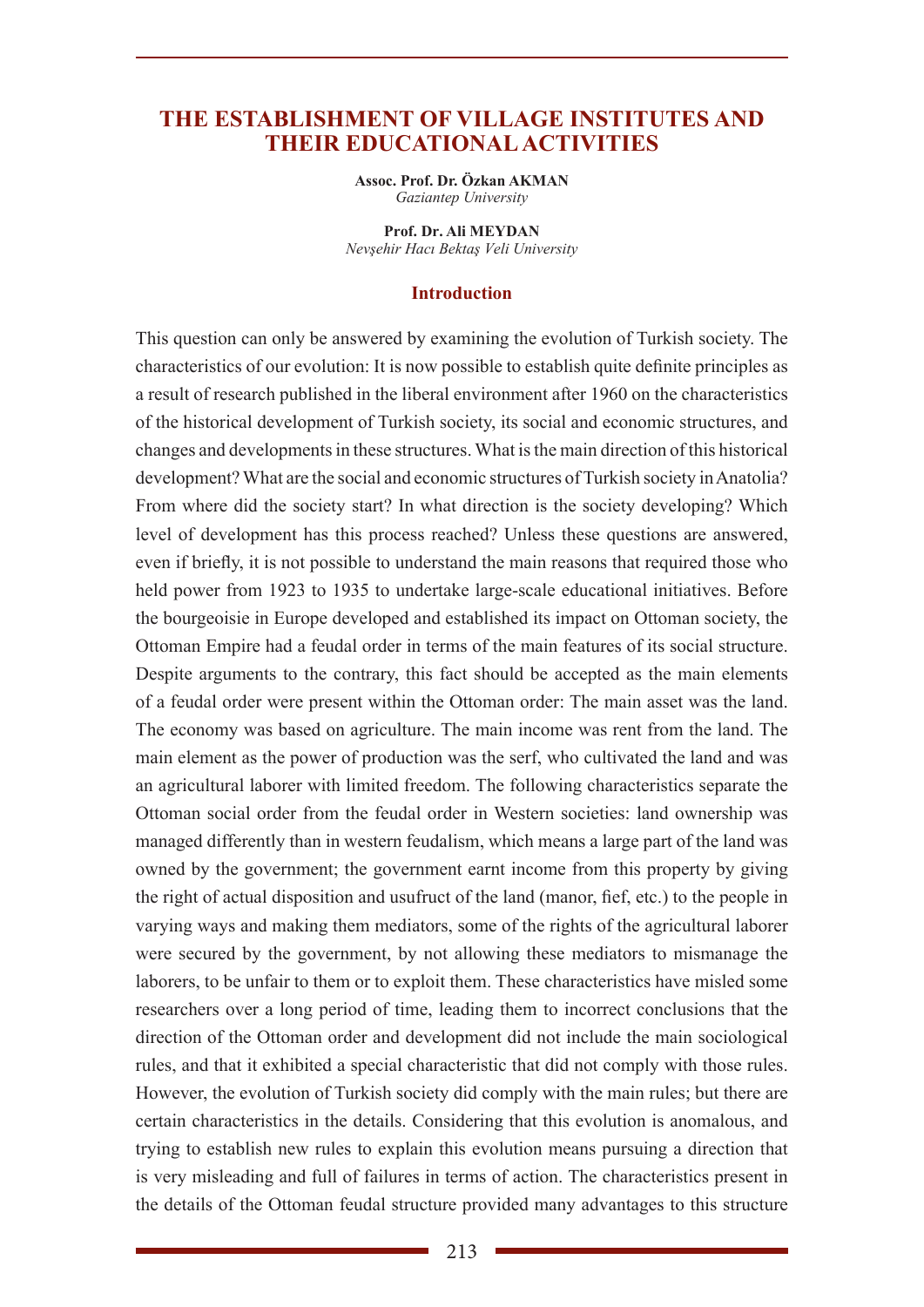in an age when the West was in the feudal phase. In short, it can be stated that Ottoman feudalism was the most humane and least oppressive of the feudal orders. Of course, to the extent that a feudal order allows! These characteristics of Ottoman feudalism established the foundation of an empire that was not able to be demolished for centuries, which made it more robust than contemporary societies of the time and which allowed its citizens to live a somewhat less unhappy life, but these were also the characteristics that delayed its evolution and prevented its progression. The fact that this feudal order was more robust, somewhat humane, and less exploitative than western forms caused this order to hold on much longer and led to the failure of Ottoman society to move from the feudal period to the bourgeoisie period. However, this suspensive effect is not because, as supporters of the «Asian Mode of Production» suggest, this order is not fit for evolution at all, even more so than feudalism; but like any feudal order, of course, there are evolutionary elements hidden within this order. But the fact that this order remained feudal for a much longer period than in the West was a demonstration of the robustness of its characteristics, in a sense, rather than of its primitiveness. In the 15th and 16th centuries, a process of professional differentiation in Turkish villages and cities, that could be considered as advanced and well organized relative to that era, was developing rapidly. In addition to uniform feudal farming in villages, small handicrafts were developed. The strengthening of the merchant class in the cities and the organization of small handicraft trades (such as guild organizations) were the first indications that a bourgeoisie could emerge. Why did this order, which still exhibited a complete feudal structure in terms of its general characteristics, fail to make progress towards the bourgeoisie period? Here, it is necessary to mention the external effects and conditions that made this development difficult, stopped it, and caused us to be unhappy today (Tonguç, 1970).

Turkey has 160 years of history in teacher training in the scientific sense. In this process, it has been observed that different mindsets and opinions have been put into practice from time to time in teacher training. The first of these was the "Teacher's Training School for Junior High School Education" which was opened in 1848 and aimed to train teachers for Ottoman junior high schools. This was followed by the "Teacher's Training School for Primary Education" (1868) and the "Teachers' Training School for Girls" (1870) (Şeren, 2008). With the "Provisional Primary Education Law", which was enacted in 1913, and the "Law on Provincial Public and Private Administration", which took effect during the Constitutional Monarchy period, teachers' training schools began to be opened in every province. During the Constitutional Monarchy period, the number increased to 65 (Koçer, 1974). İsmail Hakkı Baltacıoğlu stated that these schools were not adequate in many ways, although more sophisticated approaches for primary schools, village schools and teacher training for village schools emerged during the Second Constitutionalist period and in the years that followed (Akyüz, 1978).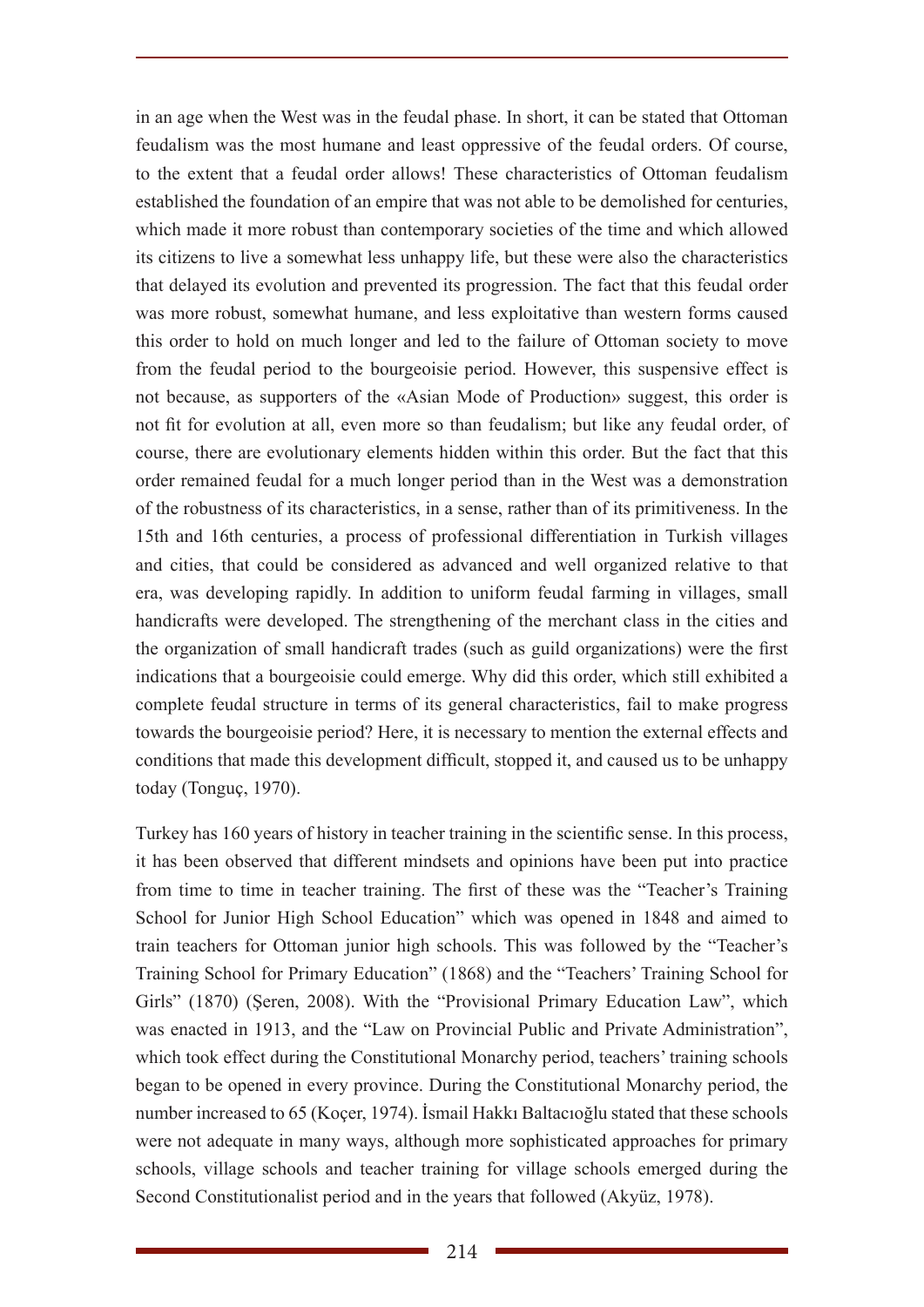The Turkish National Education system covers core activities in terms of making the Turkish nation stronger, more prosperous, happier, and ensuring an understanding and implementation of Kemalism as a whole, as well as understanding and explaining the national purposes and ideology of the Turkish state and passing them down from generation to generation. Even in the early years of the War of Independence, when the foundations of the new Turkish state began to be laid, Atatürk began searching for National Education systems and institutions that would bring the country to the level of contemporary civilization. The meeting of the Education Congress (National Education Council) in Ankara on July 16, 1921, during the most depressing days of the National War of Independence, proves this fact. In his opening speech at the abovementioned congress, Atatürk, who described education as a tool that elevates nations to civilization and would help to lead the Turkish state to its dynamic goal, continued his speech with the following statements (Aysal, 2005):

*"... There is no doubt that we should not spare the greatest effort to heal the wounds caused by centuries of deep governmental neglect within the state in the field of education... I believe that the teaching methods followed so far are an important factor in the decline of our nation. For this reason, when I speak of a National Education Program, I mean a culture that is completely free from the superstitions of olden times and foreign ideas that have nothing to do with our natural characteristics, free from all influences that may come from the east and the west, and a culture compatible with our national character and history. Because the full development of our national genius can only be achieved with such a culture. Any foreign culture may cause destructive consequences again, which have been caused by foreign cultures followed so far. Intellectual culture complies with the environment. That environment is the character of the nation..."*

During the revolutions made to elevate the Turkish nation to the level of contemporary civilization, with the adoption of the new Turkish alphabet on November 1, 1928, feverish activity was initiated throughout the country. As everyone wanted to learn to read and write, national schools were opened through the efforts of President Mustafa Kemal Atatürk. In these schools, which were opened during the period when Mustafa Necati was the minister for National Education, the aim was to teach literate people how to read and write with the new alphabet (Sakaoğlu, 1993). It can also be observed that this war against ignorance gained momentum in 1932 with the establishment of "Community Centers". The purpose of their establishment was not only to improve the literacy skills and basic knowledge of the people, but also to improve their knowledge in the fields of culture, social and fine arts, to process and enrich national values by contemporary methods, and to spread and encourage Atatürk's reforms and principles to take root. Atatürk deemed it necessary to establish a cultural and educational center to provide education to the Turkish nation as a whole without differentiating between men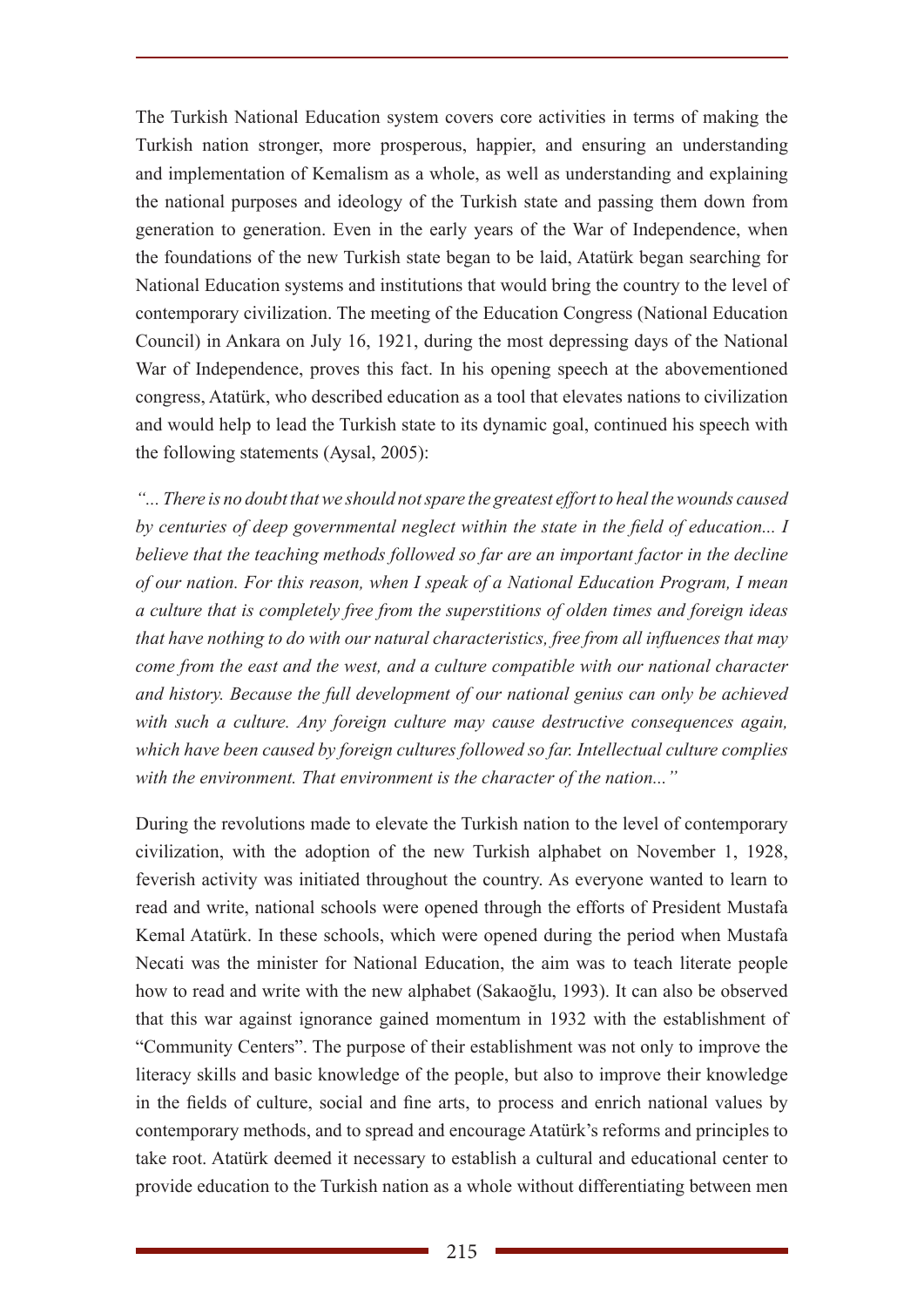and women, and rich and poor. On February 19, 1932, he established the community centers, which involved the Turkish Hearths and teacher's unions, in 14 city centers (Gediklioğlu, 1991).

At the beginning of the 1940s, 78% of the primary school age population in Anatolia was illiterate, and this percentage reached 90% in villages. There was a great need for people living in the villages to be enlightened about health, agriculture, and handicrafts and to develop socially and culturally. In addition to the education of village children, it was also necessary to focus on the education of the adults and to provide them with the knowledge and skills, which would offer them a better living and working environment. In order to do this, a type of teacher who would meet the educational needs of children living in rural areas at the primary level and contribute to the social and economic development of people was needed. However, this new type of teacher was expected to be able to easily adapt to the conditions of village life and be able to afford to work in the village to which he/she would be appointed for a long period of time and to not become a burden on the government budget. Such a teacher would naturally have to be trained in an educational institution whose purpose, curriculum, working order, and physical features were different from the norm. Thus, it was concluded that it would be appropriate to establish a new institution called the "Village Institute" by also taking advantage of previous experiences in village teacher training. Teachers who would gladly accept working in villages, who were constructive, creative, productive, skilled in handicrafts, prone to agricultural labor, and also determined, devoted, and idealistic were going to be trained in such institutes (Kartal, 2008).

### **Why Were the Village Institutes Established**

The Village Institutes were established in accordance with Law No. 3803, adopted on April 17, 1940. The purpose of the establishment of the Village Institutes was to battle against the widespread ignorance in the villages and to improve the economic and social structure of the villages through education (Akyüz, 1978). Village Institutes were similar to previous attempts made in terms of teacher training for villages, but they differed in terms of location, educational and training activities, and the purpose of the establishments. This situation reveals the unique character of these institutions. In addition to teacher training, the aim was also to train other professional experts who would lead the development of the villages (Kartal, 2008). The objective of the Village Institutes was not only to train teachers for the villages. However, the aspect of teacher training was considered more important. Considering the peasant children who were brought up at the Village Institutes, it has been observed that the desire was to create a type of teacher who could adapt to village conditions. The purpose of the establishment of the Village Institutes depended on the fact that the educational problems and needs of the village could not have been solved until that time. Although some previous practices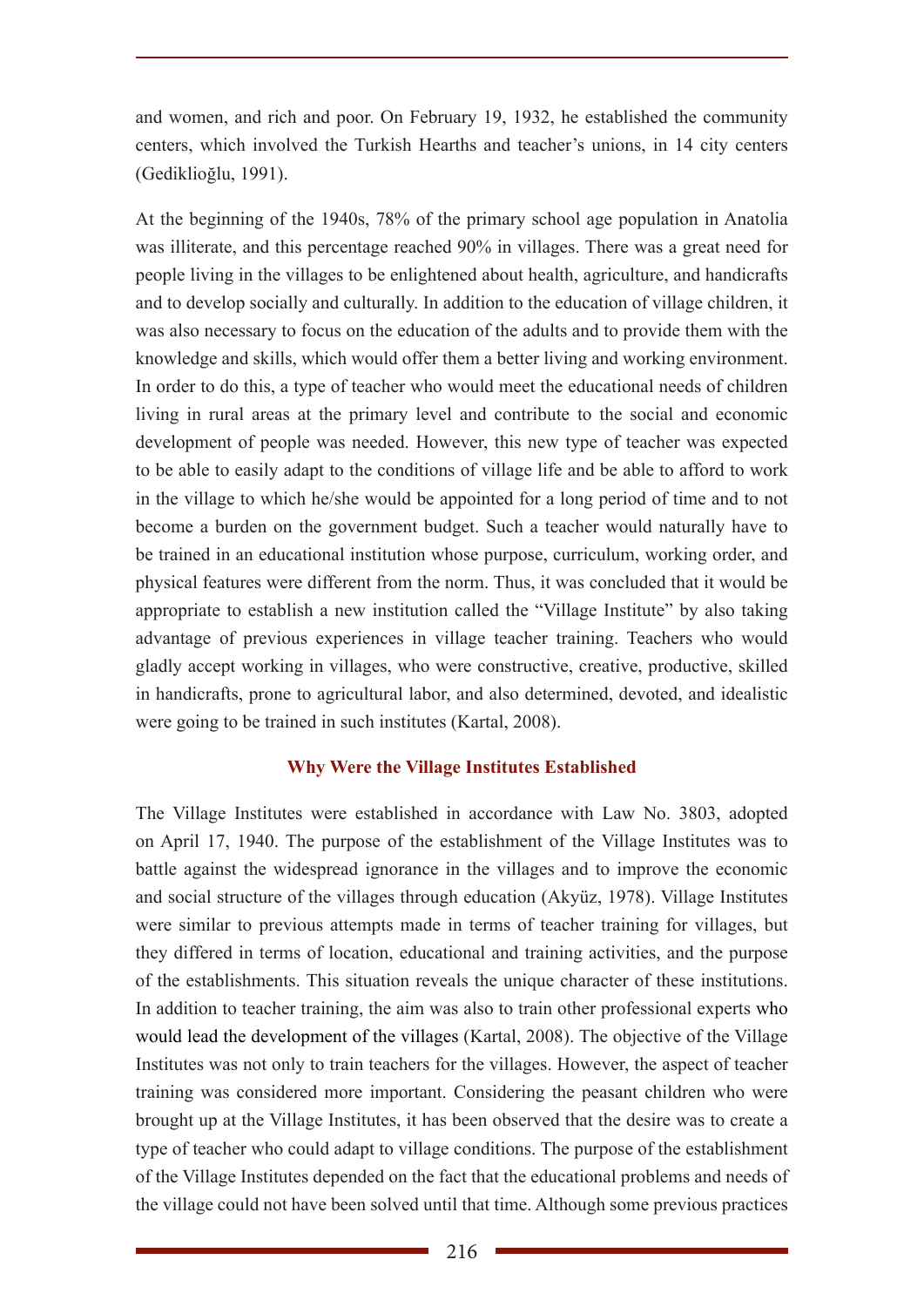had yielded positive results, the desired level had not yet been achieved. For example, Article 1 of Law No. 3238 on Village Instructors, which was adopted on June 1, 1937, stated that village instructors were to be employed to guide the villagers to carry out agricultural labor in a professional way, and to provide education and training for the villages whose populations were too small to warrant the appointment of teachers.

The main objective of the Village Institutes was to develop the rural area, to educate the villagers and to make the villagers and teachers productive as the literacy rate in our country was almost nonexistent in the years during which the Republic was founded. Especially amongst women and in villages, the literacy rate was quite low. At this stage, Atatürk and his friends initiated an educational revolution movement that would convey the spirit and idea of the new regime also to the village. The Village Institute movement, which was truly revolutionary, was aimed not only at the financial development of the village but more importantly, at the raising the awareness of the people in the village and helping them to meet a modern rural lifestyle that no force could exploit (Kartal, 2008).

Reading rooms which were established on the basis of this modern understanding, as teaching only how to read and write was not sufficient and as it was also considered important to preserve the knowledge that had been obtained, were considered as one of the means of leading people to modernity by saving them from the coffeehouses. In 1935, the number of schools in villages where eighty percent of the country's population lived was very limited. In addition, the few teachers who were sent to these schools from the cities were unable to adapt to the village lifestyle and, thus, were not successful. The educational needs of the village people were not limited to literacy; they were also unable to fight infectious diseases, and production was undertaken by primitive methods. The villagers, who suffered the heavy burden of the National War of Independence, had not yet achieved the character of republican citizens who would keep democracy alive. More importantly, it was very difficult to bring services to the villages between the years of 1930-1940. The efforts to bring services to the villages after the establishment of the republic were left half finished either because they did not meet the expectations of the villagers or things could not get done as expected. To succeed, a new type of intellectual who could understand the villagers was required (Kapluhan, 2012).

### **Where Were the Village Institutes Established**

(Gedikoğlu, 1971) Village Institutes were generally established outside of the cities and towns, near the railways or highways; in, next to, or in the middle of the villages. In their establishment, the following principles were generally considered:

- 1. Having arable lands owned by the government,
- 2. The land being very fertile, easy to cultivate and enriched with cultivated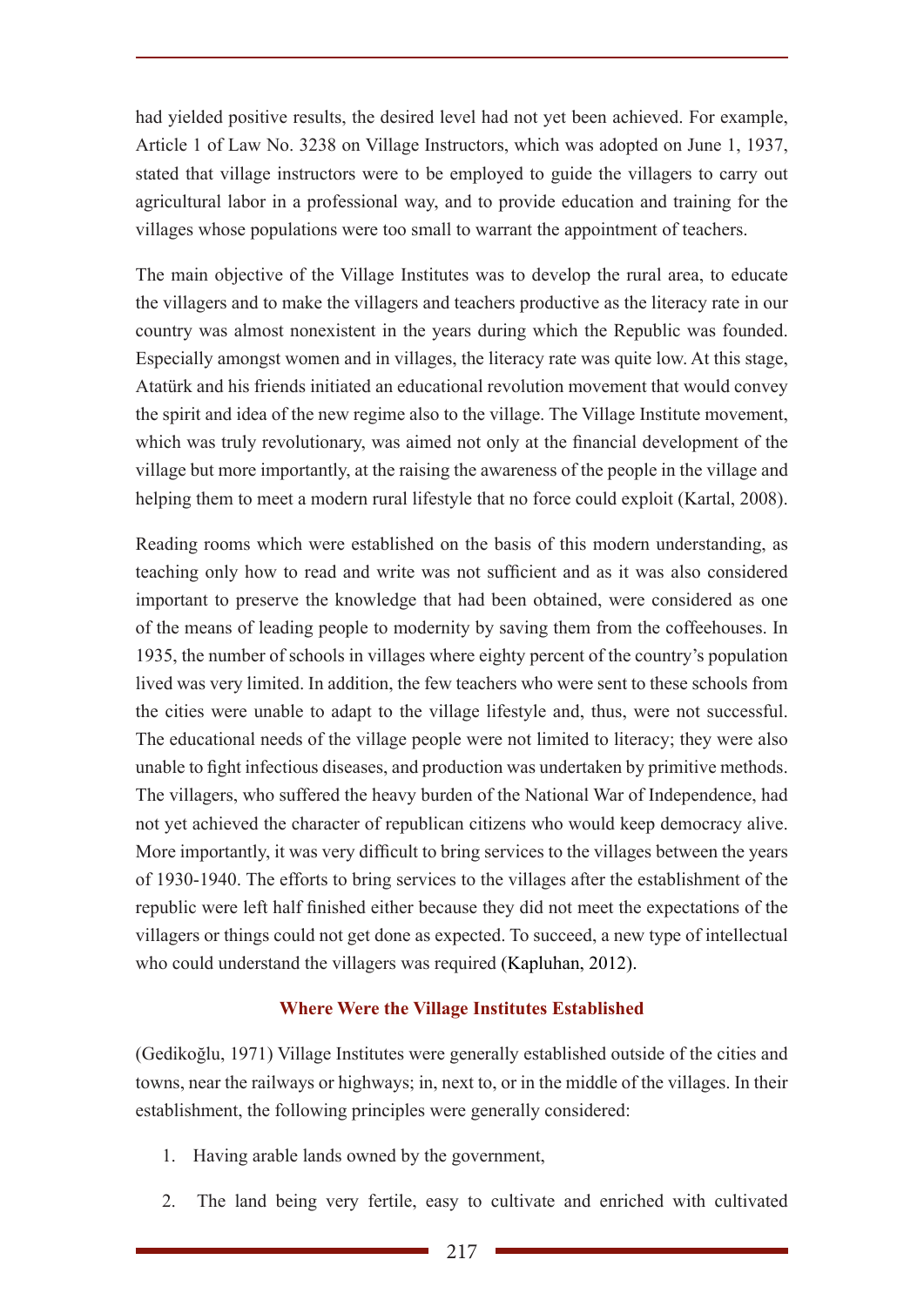vineyards and orchards,

3. The selected location being suitable to become a regional center for 2-3 provinces and appropriate for healthy conditions in terms of air and water.

These demands were quite important and difficult to attain according to the conditions during that period. The main problem in the establishment of the institutes was the land (field) problem. Some problems were experienced in finding land which could allow the proper practice of village life. This problem was not experienced much in places with appropriate public land. However, in places where no such public land was available, the land was taken from the villagers by necessity. In fact, the institutes were never intended to take lands from the villagers. But the geographical characteristics of each institute were not the same. This made it difficult to establish institutes in appropriate places. The expropriation of the villagers' land was also a new burden for the government budget which was not financially stable. However, the government found a solution to this. Most of the land taken from the villagers were kind of infertile lands that were not being cultivated by the villagers much. Therefore, some institutions had to be established on land that seemed infertile. However, in a very short time, great progress was made on these lands, which had not previously attracted anyone's attention. The best example of this situation related to the Kepirtepe Village Institute. This institute was built on very arid land. However, in a short time, revitalization was achieved on these lands (Toprak, 2008).

### **What Was the Founding Philosophy of Village Institutes**

The main pillar of the Village Institutes was activity. In these institutes, there was no place for bookish methods and abstract concepts. Every thought, every piece of work was ultimately based on the land (Ertuğrul, 2002). The objective of the Village Institutes was not to educate intellectuals. It was to raise the peasant youth as individuals of peasant development. Thus, the underlying idea of the Village Institute model was to create a movement of change throughout the country. In the functioning of the Village Institutes, developing productive and intellectual abilities and establishing the values of the republic and democracy were balanced against each other (Toprak, 2008). The primary aim was to shape the personality of the student with all these factors. Therefore, students were given a chance to improve their personalities. It can be said that this is why the Village Institutes were called "institutes". The then existing teacher training system was accused of training teachers who provided theoretical education, who only taught how to read-write and provided information only from books, who did not want to go and stay in the village, and who did not have proper influence on the villagers (Akyüz, 1999). In line with these developments, teachers who came from the village, who could really be helpful to the village and use tools such as pickaxes, shovels, anchors, hedge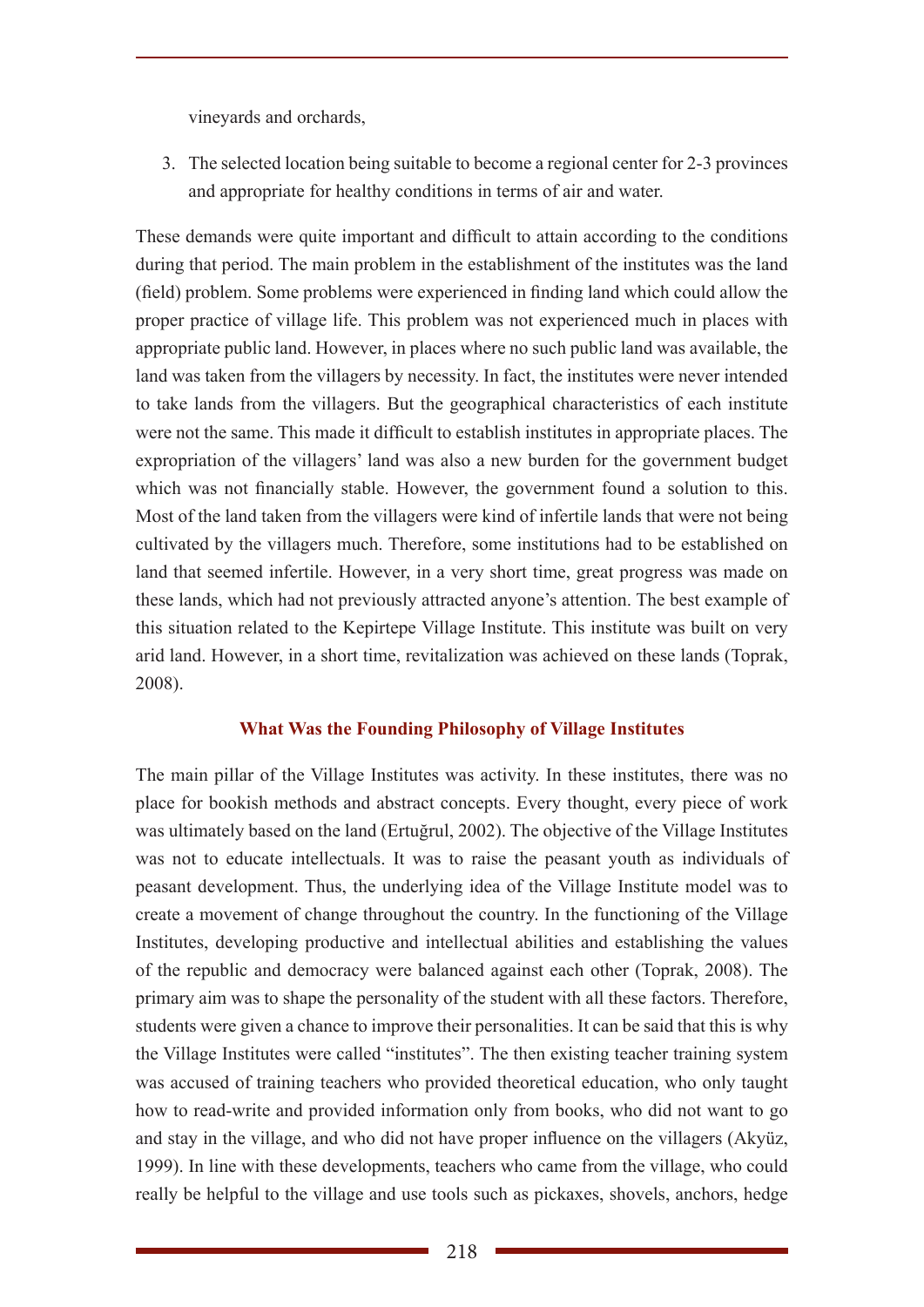shears, and adzes used in agricultural activities, should have been educated rather than the ones who could only use pencils and books.

## **The Closure of the Village Institutes**

Tevfik İleri was appointed as the minister of National Education, aside from a shortterm period of duty of Avni Başman from the Democrat Party. The minister of National Education closed down the Village Institutes for good with a law enacted on January 27, 1954, by combining Village Institutes with Teachers' Training Schools because of the following reasons:

It was claimed that the difference between the villagers and the urbanites had increased very much and that a class distinction had emerged as only the village students were enrolled in the Village Institutes to be trained as village teachers, and that this was also contrary to the constitutional principle of populism.

It was also claimed that the Village Institutes providing not only theoretical but also practical education, and educating students through projects led to an extra financial burden for the state, and that a kind of education that was reminiscent of leftist, communist ideology was being provided at the institutes, and that this was in contradiction to the principle of nationalism, that the administrators of the institutes were left-oriented and Marxist people, that employing students in different jobs under the name of job training resembled Soviet Russia and communism, and even that female students were wearing trousers and jackets is the fashion of communism. It was also argued that co-education provided in the boarding institutes, which meant the education of students of both sexes together, was against the Turkish family and moral values, that too much moral and material support was expected from the villagers for the Village Institutes, and that the villagers were constantly complaining,

that the villagers were asked to help in the construction of institute buildings, and the fact that the villagers had to provide land for the teachers of the Village Institutes caused conflicts between the villagers as they did not want to share their land. In addition, it was claimed that while the Village Institutes were being built with the cooperation of villagers and teachers, it was contrary to the principle of equality in the constitution that the schools in the cities were being built only by the government (Akyüz, 1999).

# **Conclusion**

The modernization of education and training in Turkey mainly started with the Tanzimat reform era; however, the transition to the modern education system in the real sense was manifested in the Republican period. In the light of the revolutions in the field of education, the Republican period displayed a different and more radical character.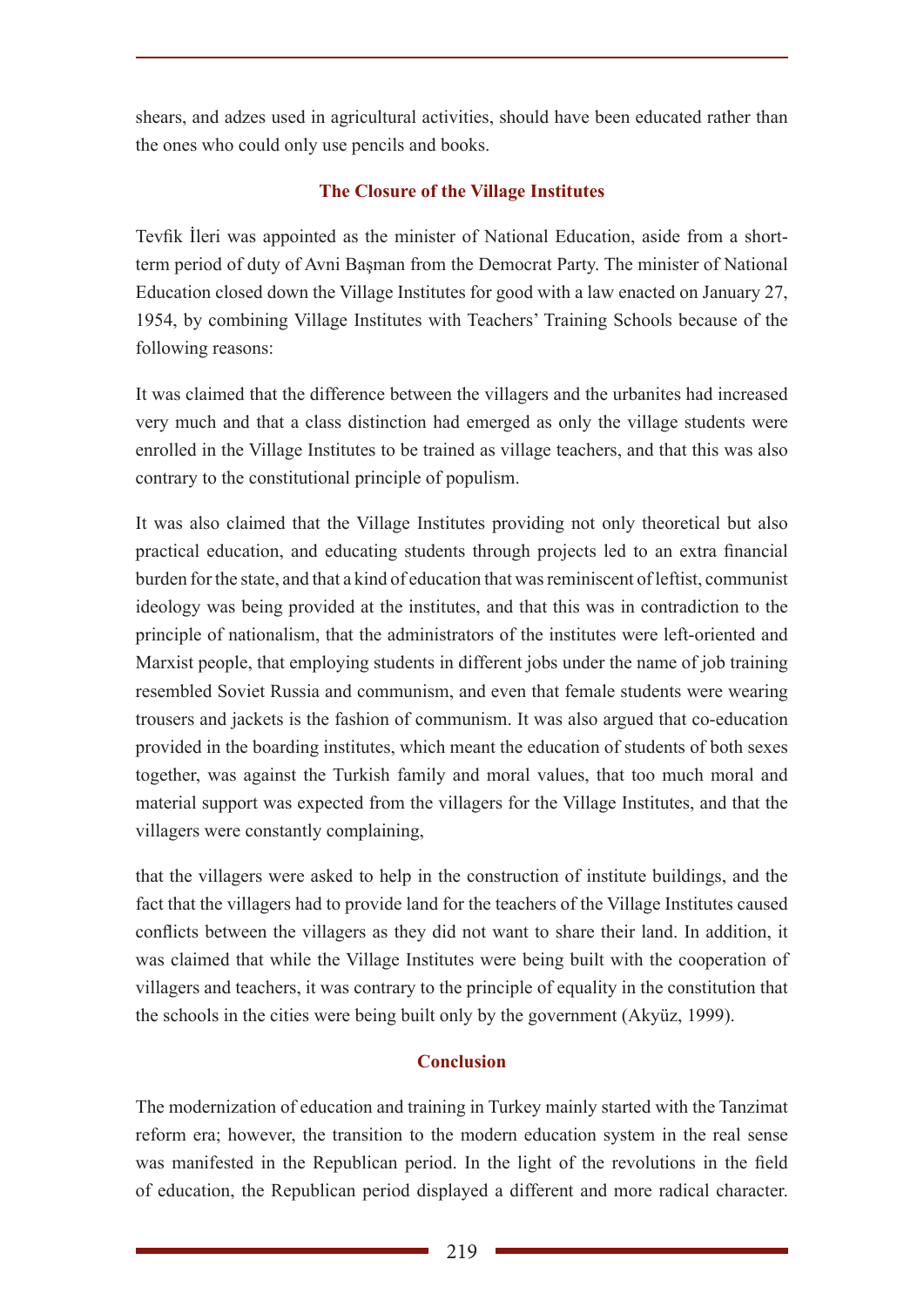According to Mustafa Kemal Atatürk, education is the most important institution in trying to help the nation reach a level of contemporary civilization as an important tool of socialization. With the reforms made in the field of education during the Republican period, he aimed to eliminate the disruptions caused by the Ottoman Empire and to catch up with developments in the West (Toprak, 2008).

After the proclamation of the Republic, it is observed that education and training were given great importance. It is understood that the governments of the Republic, who grasped the importance of the issue, made a significant effort to find a solution to the problem. The leaders, who considered education as an important requirement of community development, believed it was necessary to give particular importance to teachers' training. Atatürk was a great statesman who saw this fact. He emphasized the importance of education and teachers in many of his speeches. One of the important problems of the newly founded Turkish Republic was related to teachers. In the first years of the republic, teacher training institutions could not meet the needs either quantitatively or qualitatively. Since the majority of the population lived in villages during those years, it seems inevitable that education during this period was focused on the villages. In addition to numerical insufficiency of teachers during this period, it is also understood that the teachers working in the villages faced adaptation problems because they were not trained to meet village conditions (Çoban, 2011).

The fact that Atatürk considered education to be a great driving-factor for raising the Turkish nation to the level of civilized nations paved the way for the establishment of an entire education mobilization movement, and the Village Institutes became one of the most important cornerstones of this movement as a result of its aim to achieve economic and social development all together and to eliminate the ignorance of Turkish villagers. As with any illiterate society, it was not possible to reach the level of contemporary civilization, which was the objective of the Village Institutes. This was the deficiency which the Village Institutes tried to eliminate. The Village Institutes were first transformed into teachers' training schools where a conventional education system based on rotelearning began to be followed instead of the system at the beginning in which creativity came to the fore, and finally they were closed in 1954.

### **References**

- Akyüz, Y. (1978). *Türkiye'de Öğretmenlerin Toplumsal Değişimdeki Etkileri*. Ankara: Doğan Basımevi.
- Akyüz, Y. (1999) Türk Eğitim Tarihi, Alfa Yayınları, 7. Baskı, İstanbul.

Aysal, N. (2005). Anadolu da Aydınlanma Hareketinin Doğuşu: Köy Enstitüleri. *Ankara*